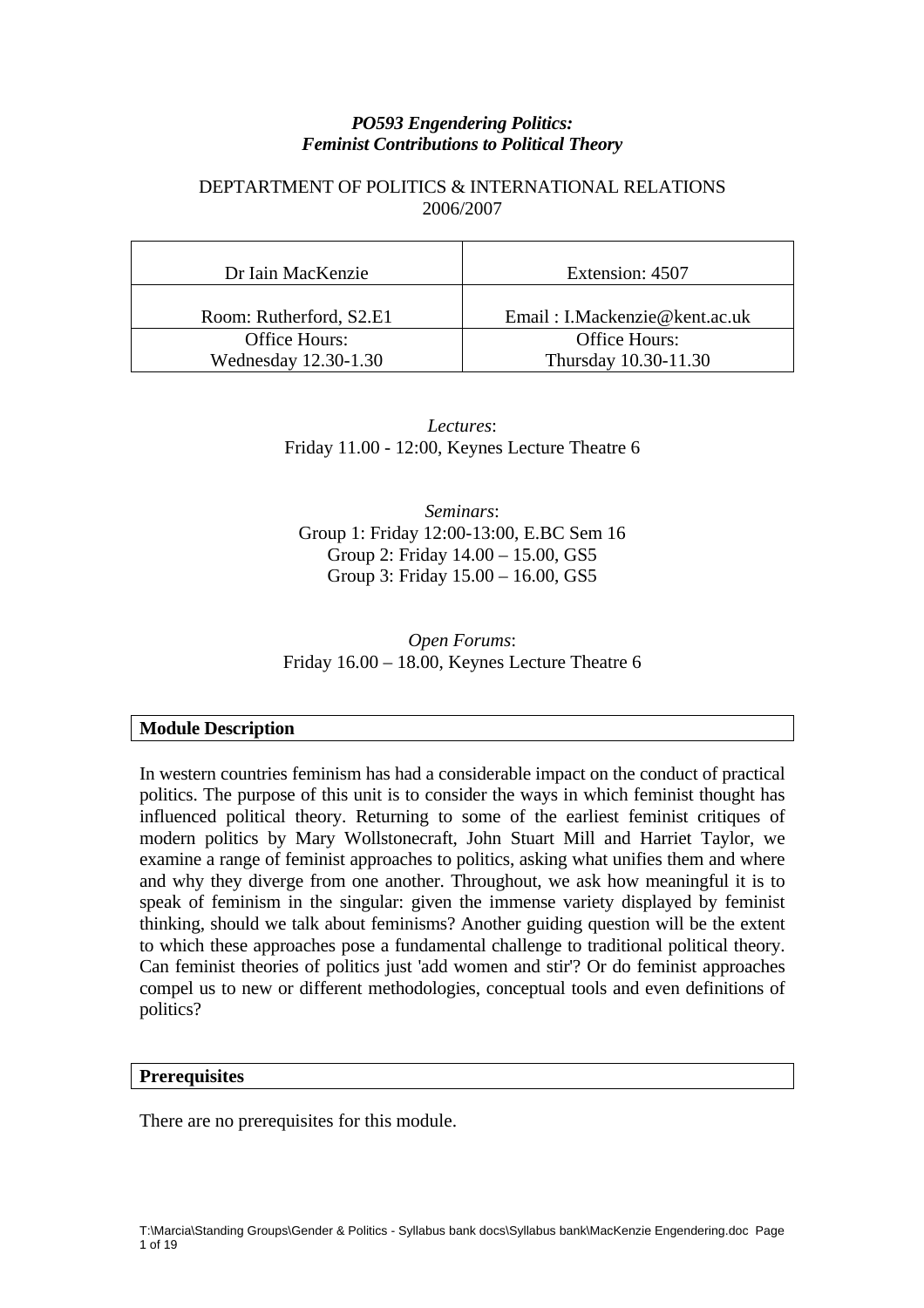## **Module Content & Organisation**

| Date           | Lecture                                                | Seminar                                   | Open Forum                                         |  |
|----------------|--------------------------------------------------------|-------------------------------------------|----------------------------------------------------|--|
| Jan<br>12      | Is multiculturalism bad<br>for women?                  | Introduction &<br>Organisation            | Film and Discussion                                |  |
|                |                                                        |                                           |                                                    |  |
| Jan            | The first feminist liberal:                            | Okin and her Critics                      | Images of Women –                                  |  |
| 19             | Mary Wollstonecraft                                    |                                           | everyone to bring 1                                |  |
|                |                                                        |                                           | example.                                           |  |
| Jan            | Feminist liberalism                                    | Wollstonecraft on                         | A discussion on                                    |  |
| 26             | continued: J.S. Mill                                   | culture and education                     | feminist/ine education.                            |  |
| Feb            | MacKinnon: A feminist                                  | Mill on liberty and the                   | Texts by or about                                  |  |
| $\overline{2}$ | theory of the state?                                   | just family                               | Women $-$ everyone to                              |  |
|                |                                                        |                                           | bring 1 example.                                   |  |
| Feb            | Gilligan: justice versus                               | Mackinnon on law and                      | Visiting speaker: Prof.                            |  |
| 9              | care?                                                  | pornography                               | Joanne Conaghan,                                   |  |
|                |                                                        |                                           | Centre for Sex, Gender                             |  |
|                |                                                        |                                           | and the Law.                                       |  |
| Feb<br>16      | <b>Complex Identities:</b><br>gender and other forces. | Are theories of justice<br>gender biased? | Local Networking: the<br>cunexttuesday collective. |  |
|                |                                                        |                                           |                                                    |  |
| Feb            | Feminist Existentialism:                               | Discussion of the Okin-                   | International                                      |  |
| 23             | Simone de Beauvoir                                     | Flax debate                               | <b>Networking: FemAction</b>                       |  |
|                |                                                        |                                           | at Berkeley                                        |  |
| Mar            | 'French Feminism':                                     | Is woman 'the other'?                     | Visiting speaker: Dr Jan                           |  |
| 2              | Cixous, Kristeva and                                   |                                           | Montefiore, Centre for                             |  |
|                | Irigaray                                               |                                           | Gender, Sexuality and                              |  |
| Mar            | Judith Butler 1:                                       | Should the discourses                     | Writing                                            |  |
| 9              | Introducing Gender                                     | of feminism be                            | Music by or about<br>Women $-$ everyone to         |  |
|                | Trouble                                                | deconstructed?                            | bring 1 example.                                   |  |
| Mar            | Judith Butler 2:                                       | Discussing Butler on                      | Visiting speaker: tba.                             |  |
| 16             | Feminism and the                                       | sex/gender/sexuality                      |                                                    |  |
|                | <b>Question of Foundations</b>                         |                                           |                                                    |  |
| Mar            | Feminism and the                                       | Butler on 'Contingent                     | Preparation for display.                           |  |
| 23             | Politics of Feminine                                   | Foundations'                              |                                                    |  |
|                | Appearance                                             |                                           |                                                    |  |
| Mar            | Conclusions and                                        | What does a woman                         | Display: deconstructing                            |  |
| 30             | Revision                                               | look like?                                | the masculine lecture                              |  |
|                |                                                        |                                           | space.                                             |  |
|                |                                                        |                                           |                                                    |  |

The lecture deals with the major outlines of the nominated topic. In the seminar, the issues raised in the previous week's lecture will be reviewed, clarified where necessary, debated and amplified. The designated readings for each seminar will also be discussed in the seminar group. The open forum will provide an opportunity for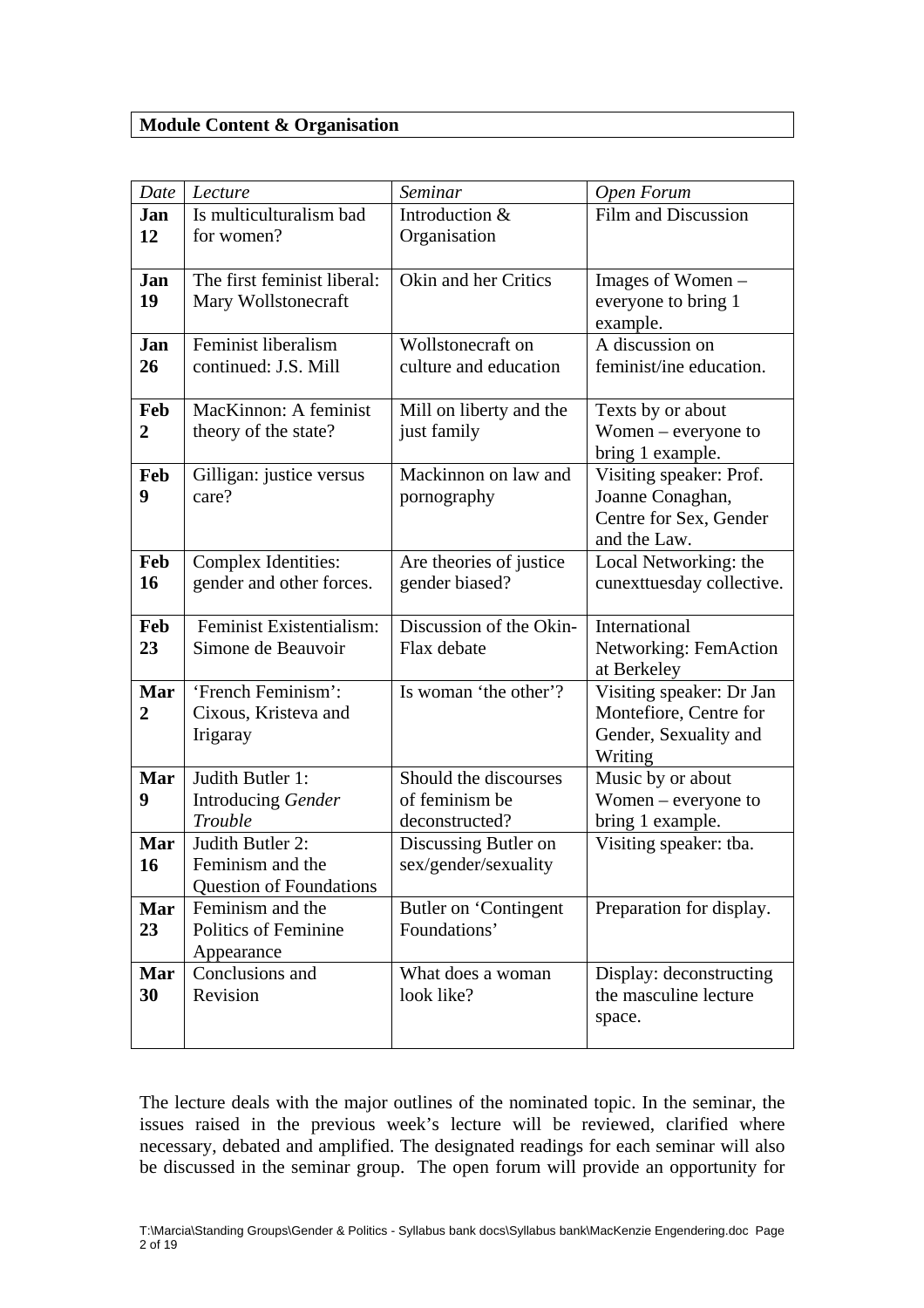further discussion and contextualization of themes while also enabling the application of feminist issues to a range of cultural/educational situations and phenomena.

## **Module Text**

You are expected to purchase or have regular access to:

Rosemarie Putnam Tong, *Feminist Thought: A More Comprehensive Introduction, 2nd Edition*, Boulder and Oxford: Westview Press, 1998.

Tong's book also contains bibliographies on many of the topics for the module. Tong provides the Background Reading (BR) for many weeks.

#### **Use of Ward**

Course material – lecture notes, PowerPoint slides and other occasional source material - will be made available through the server 'ward'. You will need a log-in in order to access the folder. The folder can be accessed through the following procedure:

On a public PC, after the log-in, you should see an icon labelled "My Computer" somewhere on your screen, normally in the upper left corner. Double-click on "My Computer", and then on the icon labelled "Courses on 'ward' (V:)". Then doubleclick on "Courses". You will then see a great number of folders with different course codes. The folder for this module is PO593. If you have any difficulties accessing the folder please contact me.

#### **Module Assessment - Overview**

The module will be assessed on the basis of 50% examination and 50% course work.

The course work component of the assessment comprises two assignments.

The first is a *written reconstruction* exercise to be submitted no later than **Friday 23rd February before 3.30pm.** You are required to submit a hard copy and an electronic copy of the reconstruction to the Departmental Office (Rutherford N4.3). This is worth 20% of the assessment and has an upper limit of 1,000 words.

The second assignment is an *essay* to be submitted no later than **Wednesday 28th March before 3.30pm.** You are required to submit a hard copy and an electronic copy of the essay to the Departmental Office (Rutherford N4.3). It is worth 30% of the assessment and has an upper limit of 2,000 words.

The *examination* will be for 2 hours and will be taken in the summer term, 2007. There will be a choice of eight essay topics and you will be required to answer two. The exam will test grasp of the issues covered, analytical skills and capacity to integrate the various themes and concerns of the module.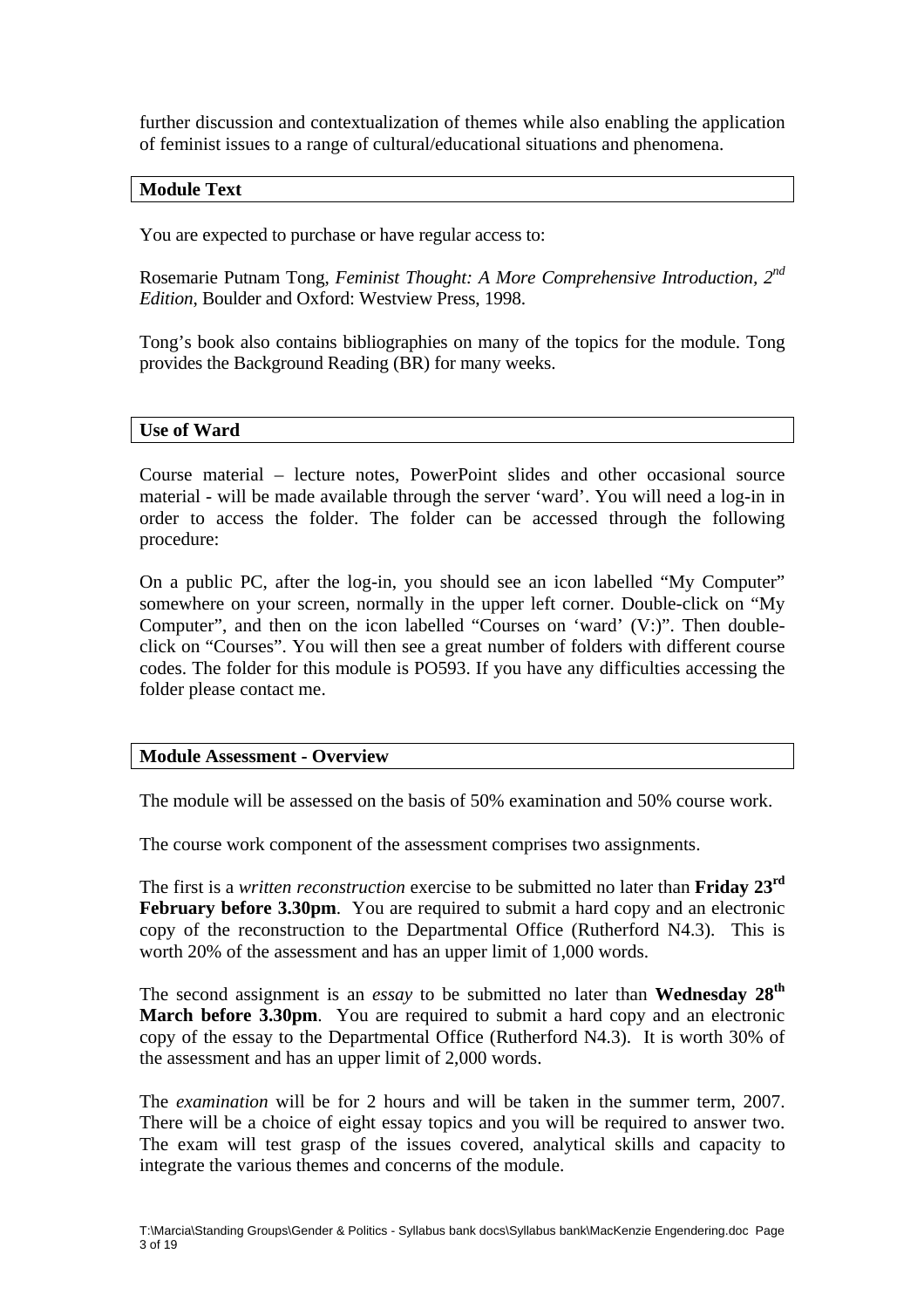## **Module Coursework Assessment – Written Reconstruction**

This requires students to read and summarize a section of the primary text of one of the authors studied in the first part of the module. Choose one of the following to reconstruct in your own words:

- 1. Susan Moller Okin, 'Is Multiculturalism Bad for Women?', the lead essay in the book of this title, pp.9-24.
- 2. Mary Wollstonecraft, *A Vindication of the Rights of Woman*, chapter 2, 'The Prevailing Opinion of a Sexual Character Discussed'.
- 3. John Stuart Mill, *On the Subjection of Women*, chapter 4.
- 4. Catharine MacKinnon, *Towards a Feminist Theory of the State*, chapter 12, 'Sex Equality: On Difference and Dominance'.

*Dr Ruth Abbey's Guidelines for the Written Reconstruction* 

- This exercise calls for a clear, logical and concise presentation of one of the passages selected for reconstruction.
- When you have selected the passage you want to reconstruct, read it carefully until you feel you understand it.
- Decide which points are of major significance and which points are of minor significance.
- Give, in your own words a clear, concise and logical summary of main points of the argument. Do not include examples or diversions; discuss only the main points or ideas.
- As the aim is to present the theorist's major arguments in that passage in your own words, use quotations sparingly.
- Show how the points relate to one another (or don't).
- You might decide to reorder the points in the passage. If you feel that the most logical way of rendering them is to change their order, do so.
- Try to identify the author's assumptions or presuppositions underlying the points.
- Evaluating the argument is optional the major task is to reconstruct it, so as to demonstrate that you understand the argument and can summarise it in your own words.
- You might like to write a **brief** introduction to the passage which sets in context. Do not, however, give a history of the author's life or works. The focus of this exercise is the nominated passage.
- The length of your answer depends on your own judgement. Take as many words as you need to provide a succinct account of the major ideas in the passage. Your answer should not, however, exceed 1,000 words.
- The usual academic standards are expected. Please take care with spelling, punctuation, grammar, paragraph formation, word choice and expression in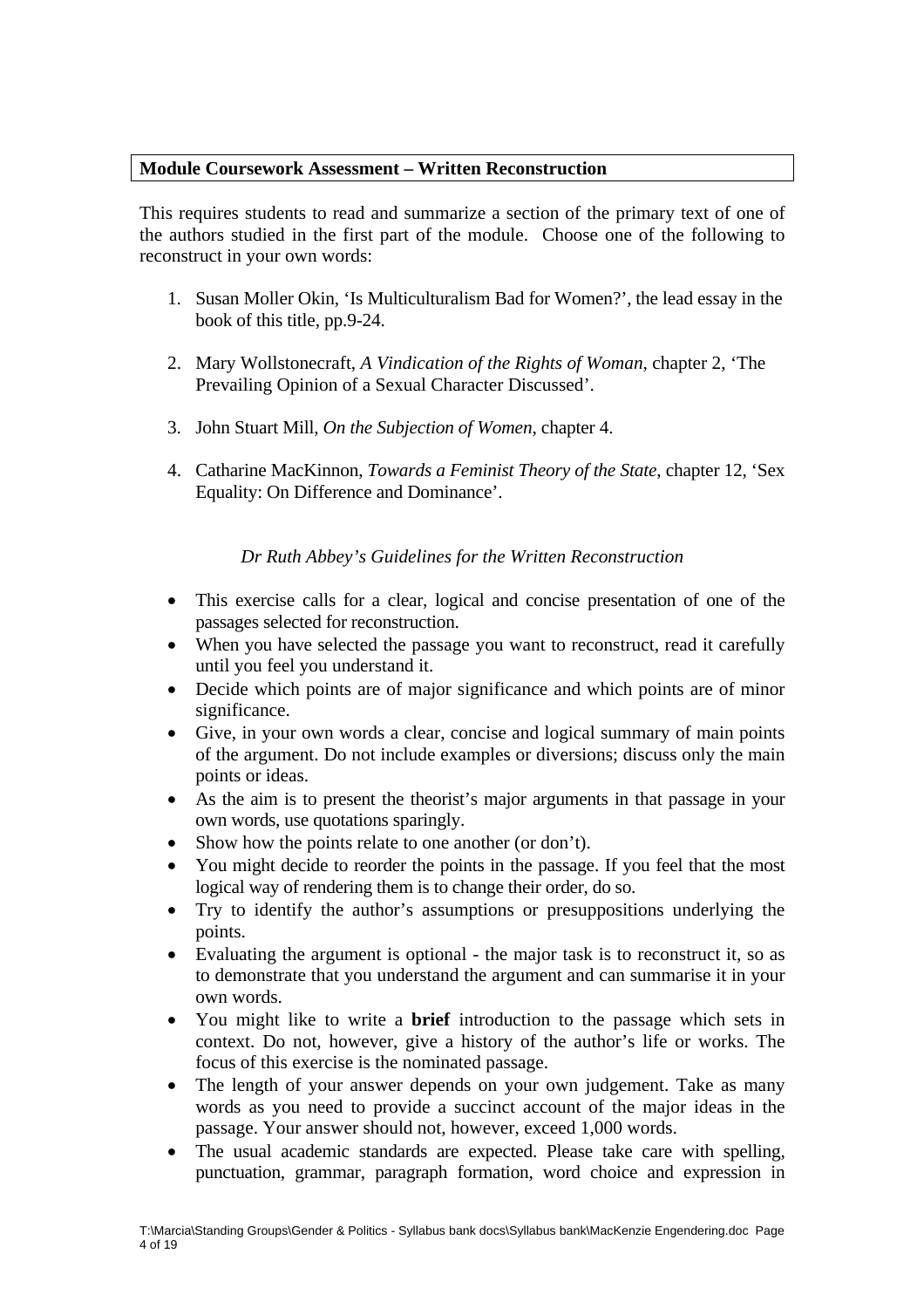general, as all of these will affect your mark. As this suggests, it is not acceptable to present your reconstruction in point form.

- You are required to cite sources. Even if the only source you use is the primary one, this must be indicated in the first footnote and thereafter by Ibid.
- Page numbers for all major points must be given.
- You are not required to read or discuss any secondary works for this exercise. However, reading some of them might help you to understand the thinker you choose more generally. If you do use secondary sources in this way, please list them in the bibliography.

## **Module Coursework Assessment - Essay**

Please use two or more of the writers studied in this module to address one of the questions below.

- 1. Is feminist-multiculturalism a contradiction in terms?
- 2. 'Feminist political theory must begin with a critique of the masculinist vocabulary of political studies.' Discuss.
- 3. Is gender equality the aim that unites all forms of feminism?
- 4. Should feminists defend the idea of 'woman'?
- 5. 'As an interdisciplinary form of inquiry, feminism points to the value of other genres for exploring political questions.' Discuss.
- 6. Are sex and sexuality more important than gender in identity construction?
- 7. Is postmodern-feminism a contradiction in terms?

## *Dr Ruth Abbey's Tips towards Healthier Essays*

- All references for quotations need page numbers. Ideally all footnotes should have page numbers directing the reader to the source, but some points that should be footnoted are so general that the book and its publishing info will do. For eg, in *The End of History,* Fukuyama argues that liberal democracy has won the ideological war.
- Comment on any quotations you use: if you do quote an author, don't leave the quotation to speak for itself; explain its point to the reader, either before or after citing it. This shows that you both understand what you are using and can see its relationship to the larger picture you are building.
- Link quotations don't just string them along one on top of another. Always put a few connecting words in, no matter how minimal. According to X " ". A little later she adds that "…"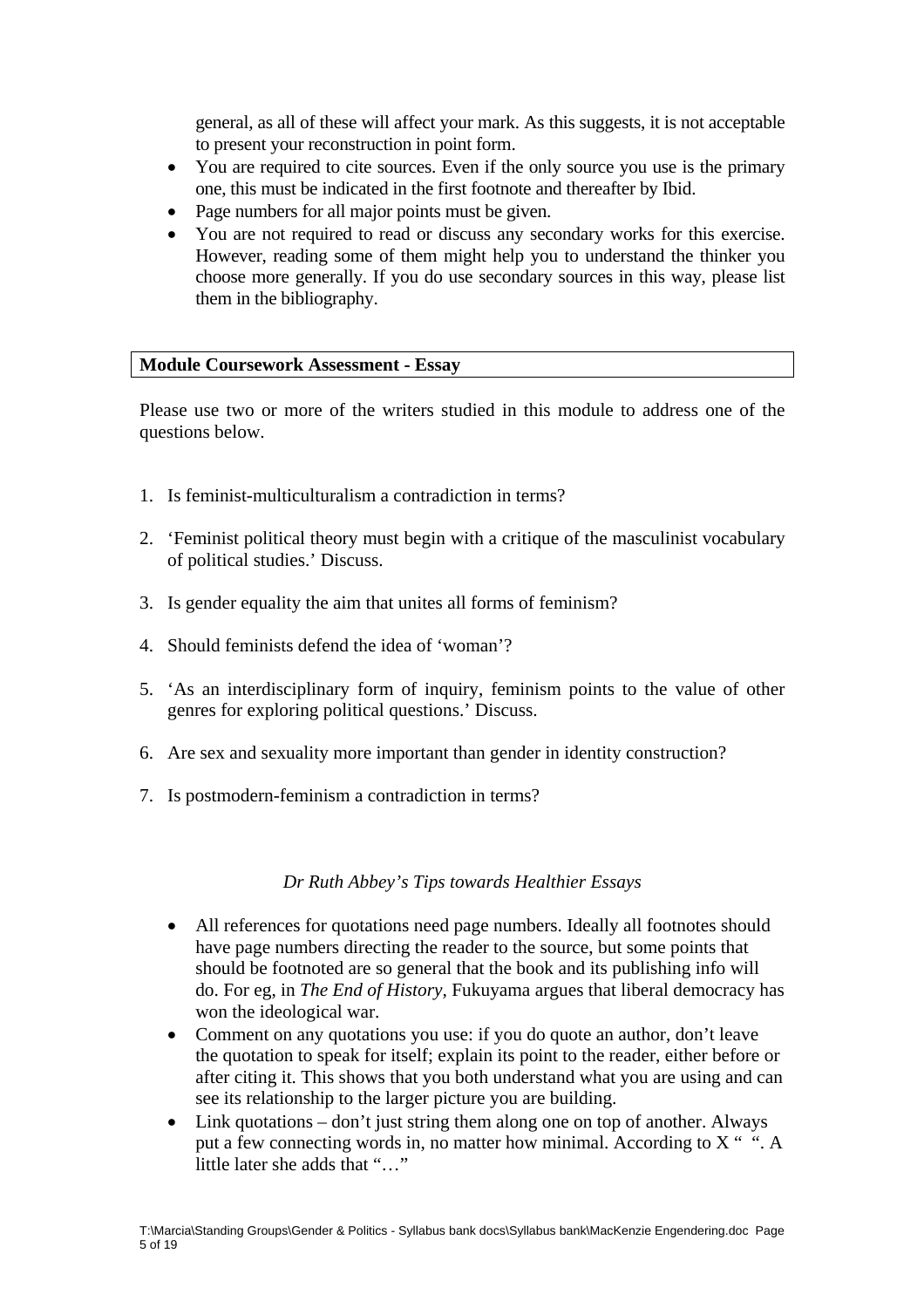- Underline or italicise book titles whether referring to them in the essay itself or in the notes.
- When you do have your own opinion on a topic, treat it as an argument, considering both sides and its weaknesses and gaps.
- Make sure your essay has an introduction which is an introduction to the essay, not necessarily the topic. Outline the points you will make in the essay in the order in which you will make them.
- Address the topic throughout the essay, not just in the introduction and conclusion. Ideally it should be clear how each major point you make advances your discussion of the topic.
- You must address the question but not necessarily answer it. As your essay should consider arguments pro and contra any position, you might feel ultimately undecided. So you don't need to conclude yes or no, but you do need to keep the material you discuss relevant to an understanding of the topic at hand.
- Each major point usually requires a paragraph of its own. If it's a major point, it needs not just stating but elaboration, and so requires a paragraph. Because the design of the paragraph reflects the things you want to say about the major point, there is no determined length for a paragraph. But as a rule of thumb, a paragraph is more than a sentence and less than a page.
- Signpost the movement from one paragraph to another: indicate continuity or change of topic at the start of each paragraph. For eg, "Another closely related consideration is …" or "Approaching this question from a totally different perspective enables us to see that …" This sort of explicit sign posting will force you to think about the ordering of the ideas, and to justify the inclusion of material and thereby avoid padding. It will also force you to think about how the different parts of the essay fit together and how they relate to the topic as a whole.
- Write full sentences. A sentence isn't a sentence unless it has a verb.
- Give the full name of authors you discuss first, then drop to the surname.
- The conclusion should rehearse briefly the themes and concerns discussed and can touch upon the things you haven't mentioned so far but which are relevant to the topic and would be explored if time and space permitted. You can also become a little loose and speculative here if you like.
- Remember that you are writing to show the reader that you are on top of the issues, know the relevant considerations, can express them in your own words and can, as it were, make the issue your own. You are writing to display your knowledge and mastery of the topic, so don't think that you should exclude something because you know that the reader knows it. That is not the point; the point is to show that you know it.

## **Submission of Coursework Policy**

You must submit *one hardcopy and one electronic copy* of each piece of coursework assessment by the relevant deadline date above. Assessment must not be submitted in seminars, or left under doors or in pigeonholes. The hardcopy must be accompanied by a properly completed submission slip, which can be found outside of the departmental office. You will in turn receive a receipt for your essay, on which the administrative staff will record the day and time of submission. Please keep the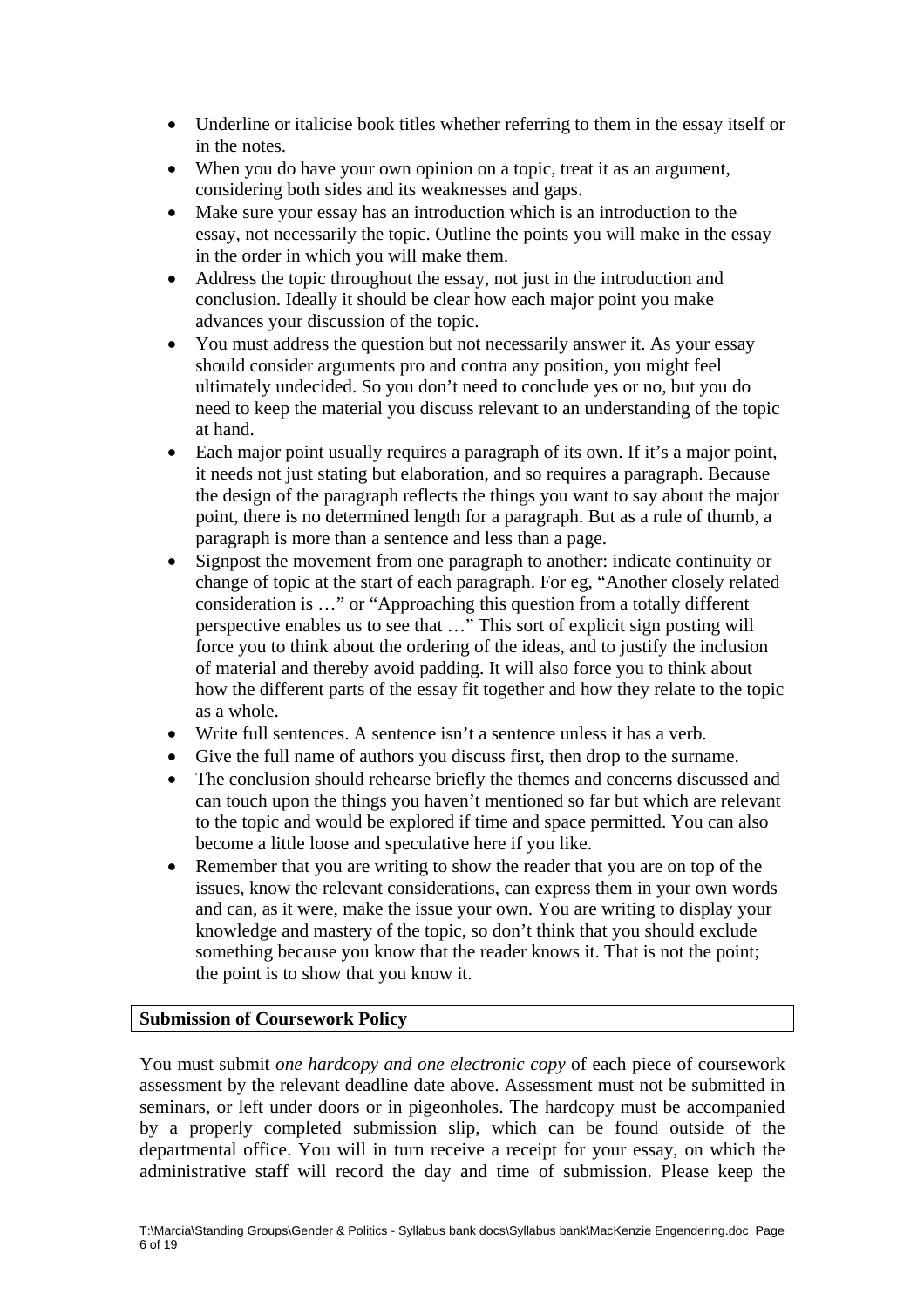receipt safe. You are also strongly advised to make a copy of any submitted work. The electronic copy must be emailed to **poliressay@kent.ac.uk** by the deadline, and must be identical to the hardcopy. Details of how to submit electronically are set out in the module fact-sheet appended to the front of this document. Please note that the electronic copy may be used to check for plagiarism (see below).

It should be noted that the submission deadlines above are non-negotiable and that *work submitted after the deadline will receive a mark of zero*. Essays will only be accepted and marked after the deadline if there are exceptional and documented extenuating circumstances (for example, a medical certificate demonstrating that you are not able to complete the essay on time). Note that pressure of work is not considered an extenuating circumstance. A *written* request for an extension must be made to the module convenor, Dr MacKenzie, before the essay is due, and be accompanied by corroborating evidence. Requests received after the deadline will not be treated favourably. The convenor may, on written presentation of the evidence, grant an extension of up to one week. For further details regarding essay submission and extensions, see the departmental undergraduate handbook.

It is a very serious academic offence to submit written work in which text and ideas have been taken from the work of someone else—whether from another student or from a book or article—without acknowledging the source. The university regards this as **plagiarism**. The departmental handbook makes clear that "The penalty for plagiarism will normally be **FAIL!** It cannot be stressed too strongly that you must not copy from books, lectures, fellow students or anyone else, without acknowledging the **source** of what you have copied and **clearly indicating 'what has been copied'.**  Nor is it permissible to paraphrase, summarise, or rearrange something that is not yours in order to present it, knowingly or unknowingly, as your own." Please refer to the handbook for full details on plagiarism, and how to avoid it.

## **Module Reading – Seminar Topics**

The literature relevant to this module is vast, so what appears below is a sample only. Students are encouraged to make use of the bibliographies of the books listed here to find additional readings on each topic. Students are also reminded that research does not come in simple lists under headings, so please browse the whole list to construct a broad based selection of background and specialist reading suitable to your interests. Moreover, as this module deals with a contemporary debate, new contributions are always being made to the literature. Updates and additions to the readings listed will be added throughout the term. The best place to look for the most recent material, however, is in journals. Three journals that you might want to consult first are *Signs*, *International Journal of Feminist Politics* and *Political Theory*. There are, though, many relevant journals to be found in Templeman and you are encouraged to browse through these allowing your own particular interests in different aspects of feminist political theory to guide your research.

 $** =$  article available on-line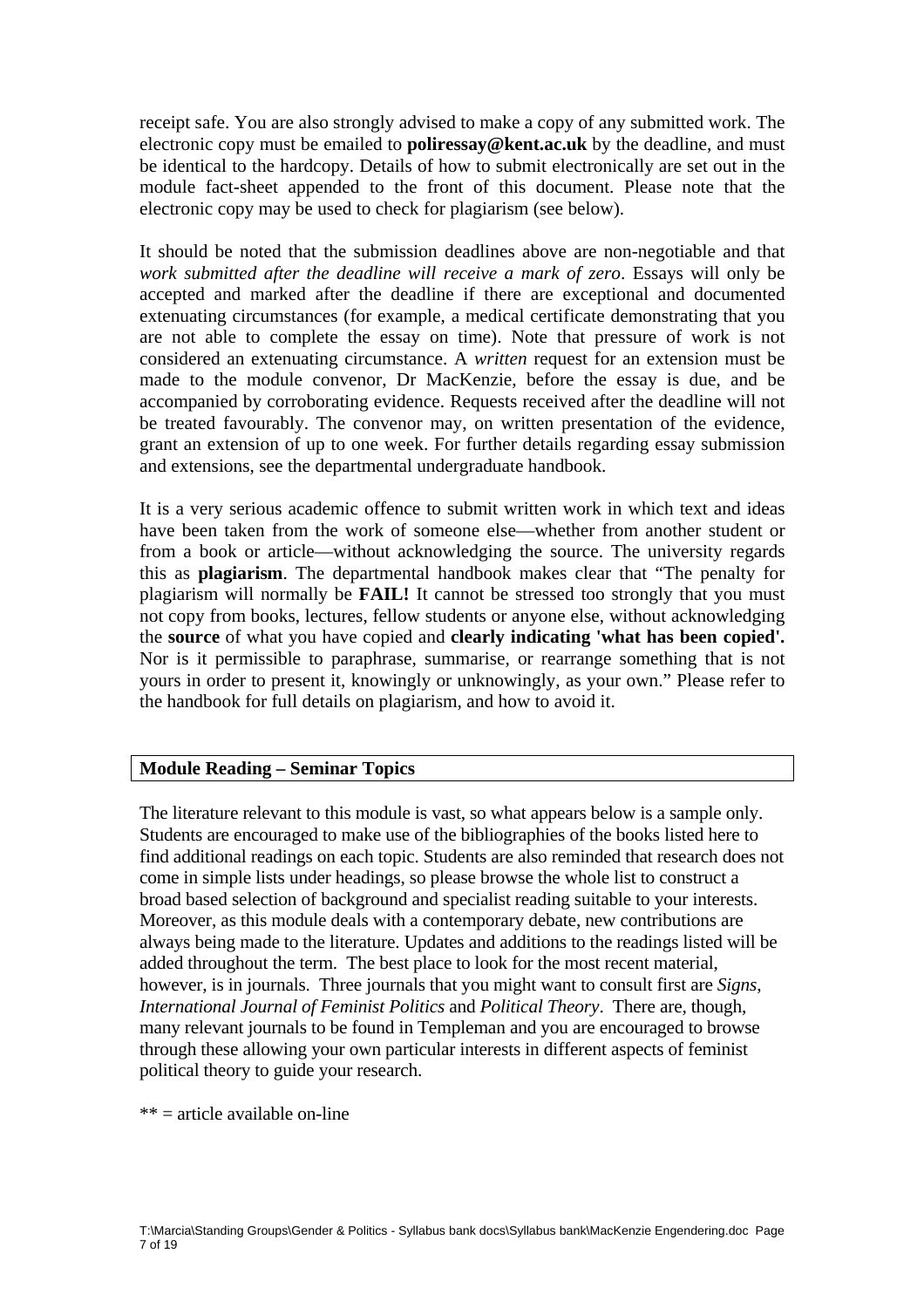## • **January 12th 2007: Seminar 1**

No required reading

## • **January 19th 2007: Seminar 2 - Feminism and Multiculturalism**

Principal Reading:

Okin, Susan Moller, with Respondents, *Is Multiculturalism Bad for Women*?, J. Cohen, M. Howard and M. Nussbaum (eds), Princeton: Princeton University Press, 1999. Introduction, Okin's essay, Okin's reply.

Background Reading: Tong, *Feminist Thought*, chapter 7.

Related Readings: A Selection Barry, Brian, *Culture and Equality: an egalitarian critique of multiculturalism,*  Cambridge: Polity Press, 2001.

Kaufman, Cynthia, 'Review of *Is Multiculturalism Bad for Women*?', *Hypatia*, Vo. 17, No. 4, Fall 2002, pp. 228-232.\*\*

Nussbaum, Martha, *Sex and Social Justice,* Oxford: Oxford University Press, 1999.

Nussbaum, Martha, *Women and Human Development: The Capabilities Approach,* Cambridge: Cambridge University Press, 2000.

Shachar, Ayelet, *Multicultural Jurisdictions: Cultural Differences and Women's Rights,* Cambridge: Cambridge University Press, 2001.

Parekh, Bhikhu, *Rethinking Multiculturalism: Cultural Diversity and Political Theory*, Basingstoke: Macmillan, 2000.

Raz, Joseph, 'Multiculturalism: A Liberal Perspective', *Dissent*, vol. 41, 1994, pp67-79.

## • **January 26<sup>th</sup> 2007: Seminar 3 - Wollstonecraft: The First Feminist Liberal**

Principal Reading

Wollstonecraft, Mary, *A Vindication of the Rights of Woman,* Revised Edition, London: Penguin Books, 2004, chapter 4.

[This text is also available in different editions and on-line at various sites, for example: http://www.bartelby.com/144/4.html.]

Background Reading Tong, *Feminist Thought*, Ch 1, pp. 10-15.

Related Readings: A Selection Abbey, Ruth, 'Back to the Future: Marriage as Friendship in the thought of Mary Wollstonecraft', *Hypatia* 14, 3, Summer 1999. pp. 78-95.\*\*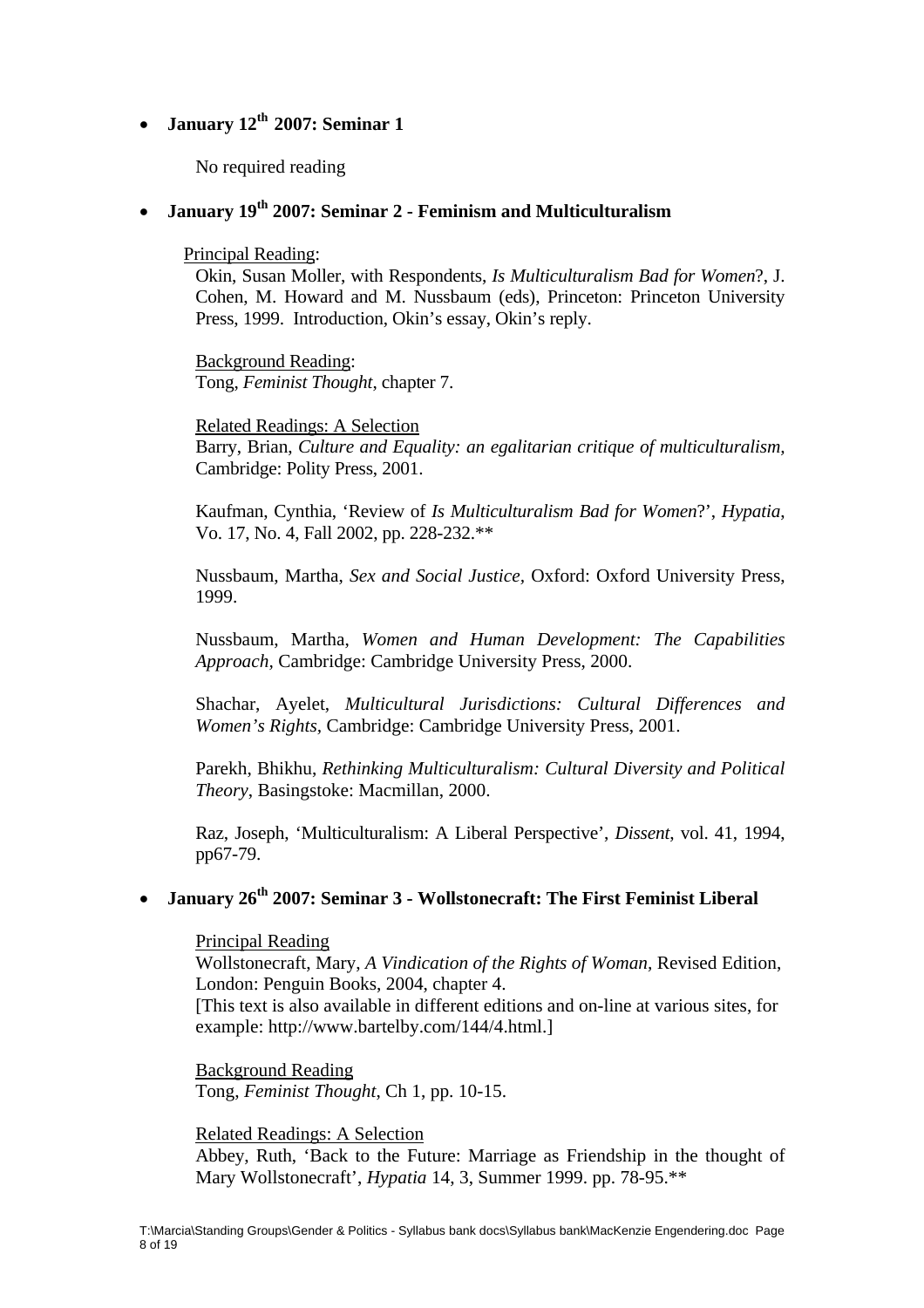Falco, Maria J. (ed.) *Feminist Interpretations of Mary Wollstonecraft,*  University Park: Pennsylvania State University Press, 1996.

Gatens, Moira, 'The Oppressed State of My Sex: Wollstonecraft on Reason, Feeling and Equality' in Mary Shanley & Carole Pateman (eds), *Feminist Interpretations and Political Theory*, Cambridge: Polity Press, 1991, pp. 112- 128.

Gunther-Canada, Wendy, *Rebel-writer: Mary Wollstonecraft and Enlightenment politics*, DeKalb III: Northern Illinois University Press, 2001. [See reviews of this book by a) Gina Luria Walker in *American Political Science* 

*Review*, Vol. 96, No. 2, pp 405-6\*\* and b) Eileen Hunt in *Review of Politics* Vol. 64, No. 2, pp 367-370.\*\*]

Johnson, Claudia (ed.), *The Cambridge Companion to Mary Wollstonecraft,*  Cambridge: Cambridge University Press, 2002.

Lorch, Jennifer, *Mary Wollstonecraft*, the making of a radical feminist, New York: Berg, 1990.

Moore, Jane, *Mary Wollstonecraft,* Plymouth: Northcote House, 1999.

Pateman, Carole, 'Wollstonecraft' in Boucher and Kelly (eds), *Political Thinkers: From Socrates to the Present*, Oxford: Oxford University Press, 2003, pp.270-87.

Spender, Dale, *Women of Ideas,* London: Routledge and Kegan Paul, 1982, pp137-56.

Taylor, Barbara, `Mary Wollstonecraft and the Wild Wish of Early Feminism', *History Workshop Journal,* vol. 33, 1992.

Taylor, Barbara, *Mary Wollstonecraft and the Feminist Imagination*, Cambridge: Cambridge University Press, 2003.

Tomalin, Claire, *The life and death of Mary Wollstonecraft*, Revised Edition, London: Penguin Books, 1992.

Todd, Janet, *Mary Wollstonecraft: A Revolutionary Life*, London: Phoenix Press, 2000.

Walters, Margaret, 'The Rights and Wrongs of Women' in Juliet Mitchell & Ann Oakley (eds), *The Rights and Wrongs of Women*, Harmondsworth: Penguin Books, 1976, pp 304-329.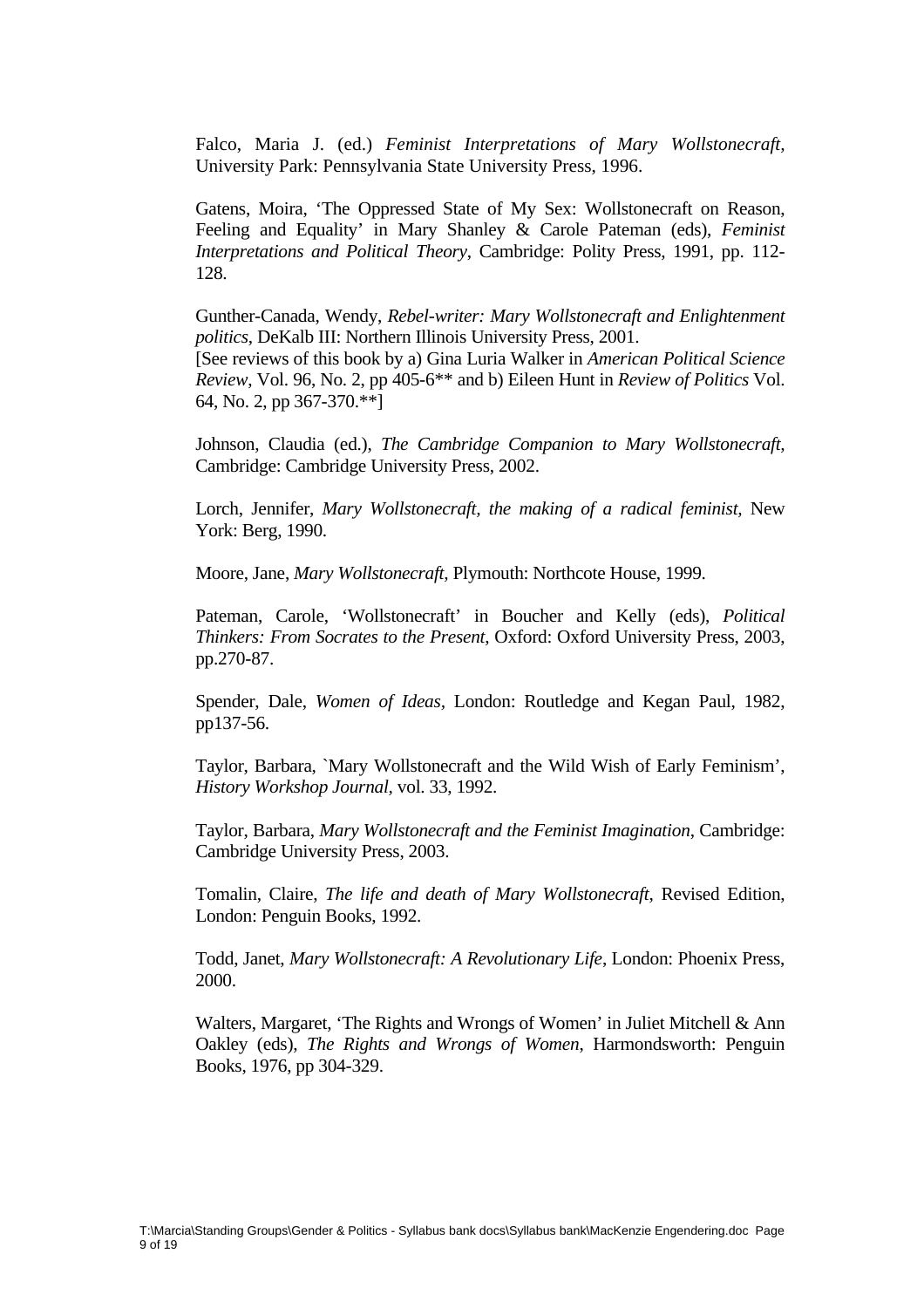# • **February 2nd 2007: Seminar 4 – J. S. Mill, Feminist Liberalism Continued**

#### Principal Reading

Mill, John Stuart, 'On the Subjection of Women' in *On Liberty and Other Essays*, Oxford: Oxford University Press, 1998.

[This text is also available in different editions and on-line at various sites, for example: http://www.constitution.org/jsm/women.htm.]

Background Reading Tong, *Feminist Thought*, Ch 1, pp. 15-22.

#### Related Readings: A Selection

Abbey, Ruth, 'Odd Bedfellows: Nietzsche and Mill on Marriage', *History of European Ideas,* vol. 23, No 2-4, 1997, pp. 81-104.\*\*

Di Stefano, Christine, 'John Stuart Mill: The Heart of Liberalism' in *Configurations of Masculinity,* Ithaca: Cornell University Press, 1991, pp. 144-186.

Gerson, Gal, 'Liberal Feminism: Individuality and Oppositions in Wollstonecraft and Mill', *Political Studies*, Vol. 50. No. 4, September, 2002, pp. 794-811.\*\*

Mendus, Susan, 'The Marriage of True Minds' in S. Mendus and J. Rendall (eds.), *Sexuality and Subordination: Interdisciplinary studies of gender in the nineteenth century*, London: Routledge, 1989.

Okin, Susan Moller, 'John Stuart Mill, Liberal Feminist' in *Women in Western Political Thought*, Princeton: Princeton University Press, 1979, pp. 197-230.

Shanley, Mary L., 'Marital Slavery and Friendship: John Stuart Mill's *The Subjection of Women*'*, Political Theory,* Vol. 9, No. 2. 1981*.\*\** 

Spender, Dale, *Women of Ideas,* London: Routledge and Kegan Paul, 1982, pp. 184-96.

Urbinati, Nadia, 'J.S. Mill on Androgyny and Marriage', *Political Theory*, Vol. 19, No. 4, Nov. 1991.\*\*

# • **February 9th 2007: Seminar 5 – Catharine MacKinnon**

Principal Reading: Catharine MacKinnon, *Toward a Feminist Theory of the State*, Cambridge, Mass.: Harvard University Press, 1989, ch 12.

Background Reading: Tong, *Feminist Thought*, ch 2, pp. 65-69.

Related Readings: A Selection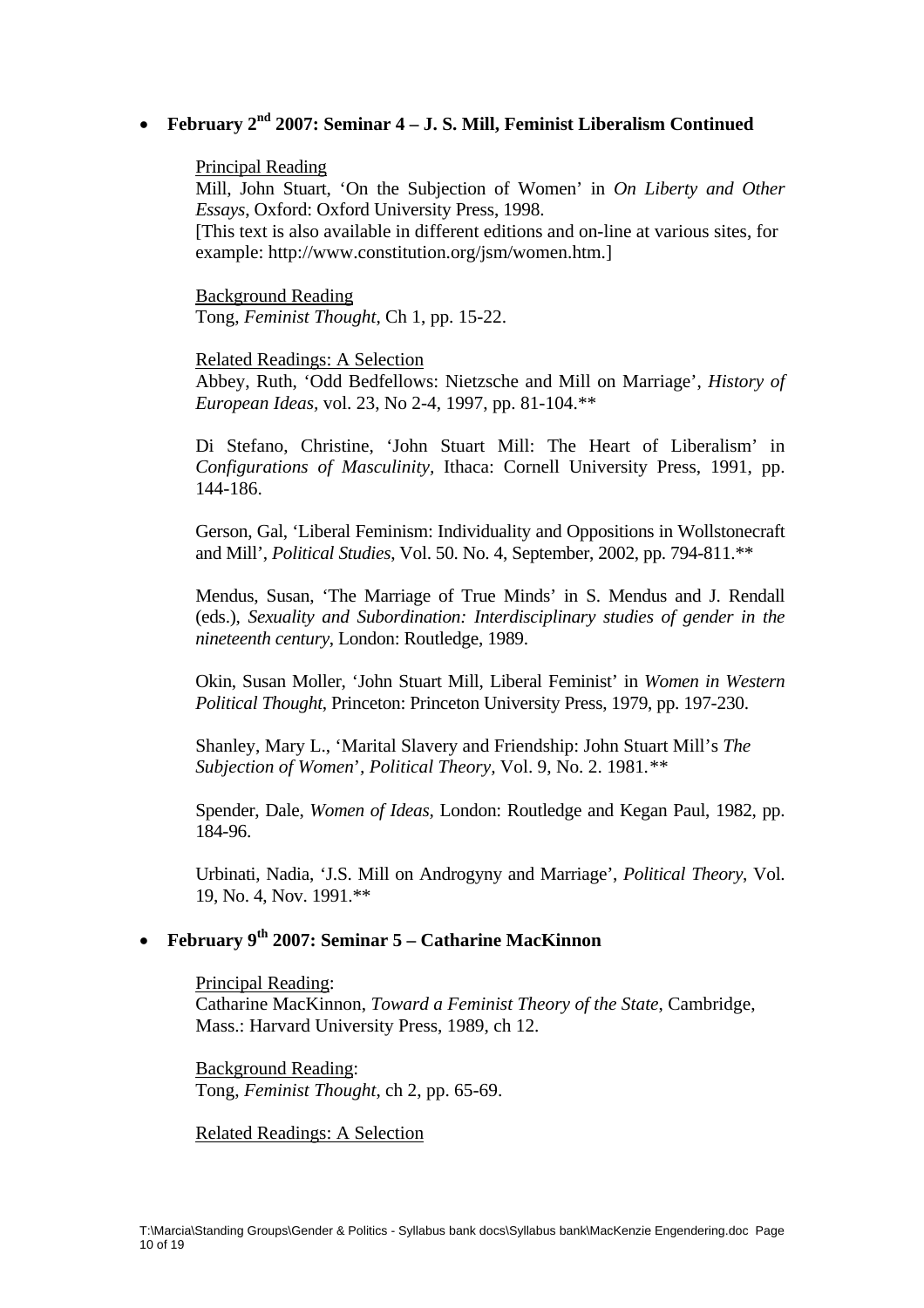Catherine MacKinnon, 'Feminism, Marxism, Method and the State', *Signs*, vol. 7, 1982, pp.515-544.\*\*

Randall, Vicky and Waylen, Georgina (eds), *Gender, Politics and the State,*  London: Routledge, 1998.

Russell, D.E.H. (ed.) *Making Violence Sexy: Feminist Views on Pornography,*  Buckingham: Open University Press, 1993.

Schaeffer, Denise, 'Feminism and Liberalism Reconsidered: The Case of Catharine Mackinnon', *American Political Science Review*, vol. 95, no. 3, 2001.\*\*

[See also: Catharine Mackinnon's reply, 'The Case Responds', *American Political Science Review*, vol. 95, no. 3, 2001.\*\*]

Schwartzman, Lisa, 'Liberal Rights Theory and Social Inequality: A Feminist Critique', *Hypatia*, vol. 14, no. 2, 1999.\*\*

# • **February 16th 2007: Seminar 6 - Justice versus Care.**

Principal Reading:

Gilligan, Carol, *In a Different Voice: Psychological Theory and Women's Development*, Cambridge, Mass.: Harvard University Press, 1982, Introduction, Ch. 1.

Background Reading: Tong, *Feminist Thought*, ch 4, pp. 154ff.

Related Readings: A Selection Bowden, Peta, *Caring: Gender–Sensitive Ethics*, London: Routledge, 1997.

Bubeck, Diemut, *Care, Gender and Justice*, Oxford: Oxford University Press, 1995.

Clement, Grace, *Care, Autonomy and Justice: Feminism and the Ethic of Care,*  Oxford: Westview Press, 1996.

Friedman, Marilyn, 'Beyond Caring: The De-Moralization of Gender' in M. J. Larrabee (ed.), *An Ethic of Care*, New York, Routledge, 1993, pp.258-273.

Grimshaw, Jean, *Philosophy and Feminist Thinking*, Minneapolis: University of Minnesota Press, 1993, ch. 7, section `On Caring' and ch. 8.

Hekman, Susan J. *Moral Voices, Moral Selves: Carol Gilligan and Feminist Moral Theory,* Cambridge: Polity Press, 1995.

Held, Virginia, *Feminist Morality*, Chicago: University of Chicago Press, 1993.

Robinson, Fiona, *Globalizing Care: Ethics, Feminist Theory and International Relations,* Boulder: Westview Press, 1999.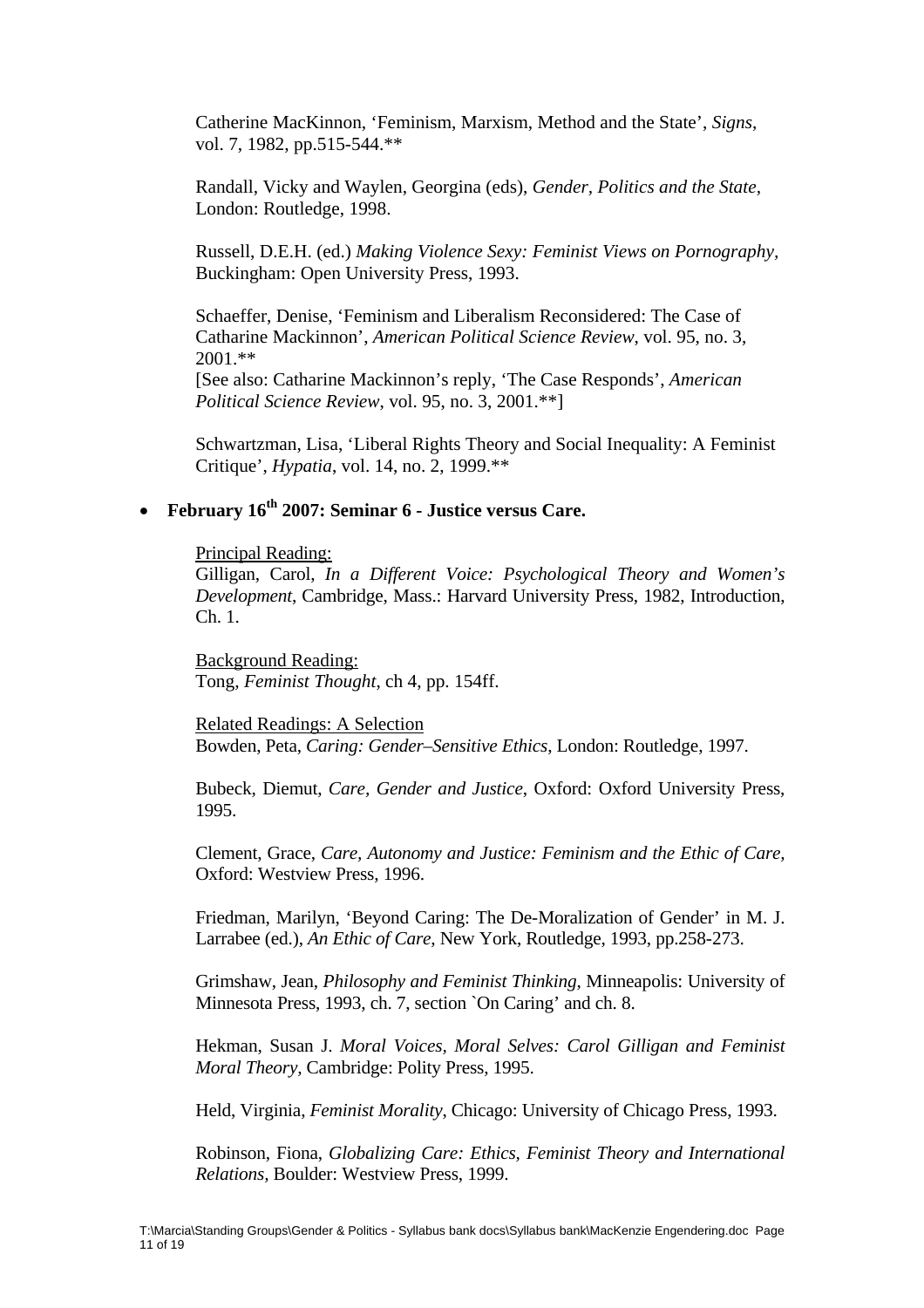Squires, Judith, *Gender in Political Theory*, Cambridge: Polity Press, 1999, ch.5.

Taylor, Jill McLean, Gilligan, Carol and Sullivan, Amy M., *Between voice and silence, women and girls, race and relationship*, Cambridge Mass.: Harvard University Press, 1995.

## • **February 23rd 2007: Seminar 7 - Complex Identities**

Principal Readings:

Okin, Susan M. `Gender Inequality and Cultural Differences' *Political Theory*, Vol 22. No. 1, 1994. \*\* Critique by Jane Flax, `Race/Gender and the Ethics of Difference' and Reply by Okin, *Political Theory*, Vol. 23, No. 3, August, 1995. Pp. 500-510.\*\*

Background Reading Tong, Feminist Thought, ch 1, pp. 40 ff; ch 3, pp. 120-129; ch 7.

Related Readings – A Selection Cooper, Davina, *Power in Struggle: Feminism, Sexuality and the State*, Buckingham: Open University Press, 1995.

Hekman, Susan, 'Beyond Identity: feminism, identity and identity politics.' *Feminist Theory,* vol. 1, no. 3, December 2000.\*\*

hooks. Bell, *Yearning, race, gender, and cultural politics*, London: Turnaround, 1991.

hooks, Bell, *Talking back: thinking feminist, thinking black,* Boston: South End Press, 1989.

Phillips, Anne, *Divided Loyalties: Dilemmas of Sex and Class*, London: Virago, 1987.

Young, Iris Marion, *Intersecting Voices: Dilemmas of Gender, Political Philosophy and Policy,* Princeton: Princeton University Press, 1997.

# • **March 2nd 2007: Seminar 8 – Simone de Beauvoir**

Principal Reading: Simone de Beauvoir, *The Second Sex*, London: Penguin Books, 1986, Introduction and Conclusion.

Background Reading: Tong, *Feminist Thought*, Ch 5.

Related Readings: A Selection Bair, Deirdre, *Simone de Beauvoir, a biography,* London : Simon and Schuster, 1991.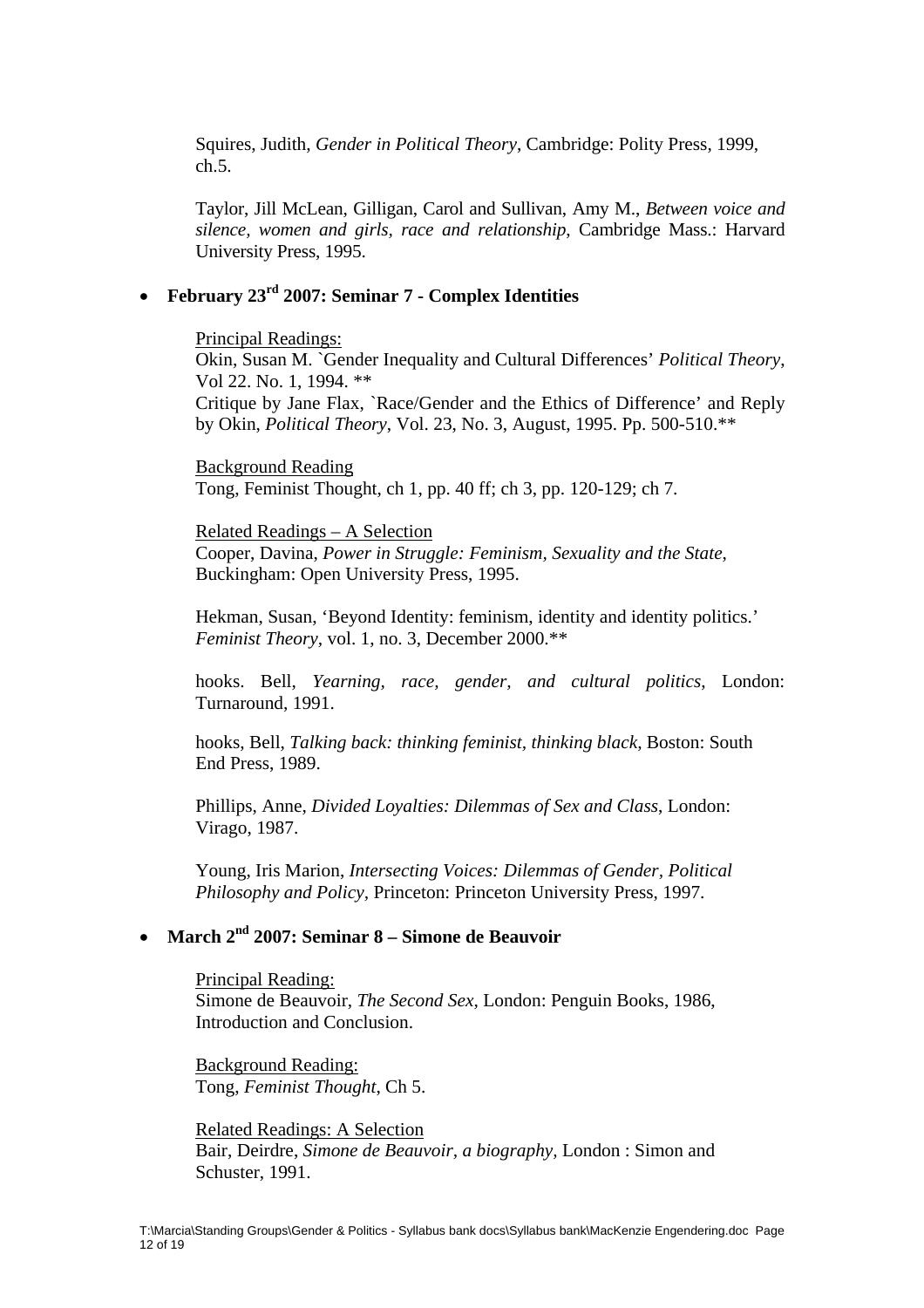Bauer, Nancy, *Simone de Beauvoir, Philosophy and Feminism*, New York: Columbia University Press, 2001.

Card, Cluadia (ed.), *The Cambridge Companion to Simone de Beauvoir,*  Cambridge: Cambridge University Press, 2003.

Fallaize, Elizabeth (ed.), *Simone de Beauvoir: A Critical Reader,* London: Routledge, 1998.

Fraser, Mariam, *Identity without Selfhood: Simone de Beauvoir and Bisexuality,* Cambridge: Cambridge University Press, 1999.

Fullbrook, Edward and Fullbrook, Kate, *Simone de Beauvoir: a critical introduction*, Cambridge: Polity Press, 1998.

Moi, Toril, *Feminist Theory and Simone de Beauvoir*, Oxford: Basil Blackwell, 1990.

Moi, Toril, *Simone de Beauvoir: The Making of an Intellectual Woman*. Oxford: Blackwell's, 1994.

Simons, Margaret A. (ed.), *Feminist Interpretations of Simone de Beauvoir*, University Park : Pennsylvania State University Press, 1995.

Stavro, Elaine. `Re-reading *The Second Sex*: theorizing the situation'. *Feminist Theory.* Vol. 1, No. 2, August 2000.\*\*

# • **March 9th 2007: Seminar 9 - French Feminism**

Principal Reading: Tong, *Feminist Thought*, Ch 6.

Related Readings: A Selection Celastin, Roger et al, *Beyond French Feminisms,* Basingstoke: Palgrave Macmillan, 2003.

Joy, Morny et al, *French Feminists on Religion: A Reader,* London: Routledge, 2002.

Marks, Elaine & de Courtivron, Isabelle, (eds), *New French Feminisms: an anthology,* Hemel Hempstead: Harvester Wheatsheaf, 1981.

Moi, Toril. *French Feminist Thought: A Reader,* Oxford: Blackwell, 1987.

Moi, Toril, S*exual/textual politics: feminist literary theory*, London: Routledge, 1985.

Schor, Naomi. `French Feminism is a Universalism'. *differences: A Journal of Feminist Cultural Studies*. 7 (1) 1995. Pp. 15-47.\*\*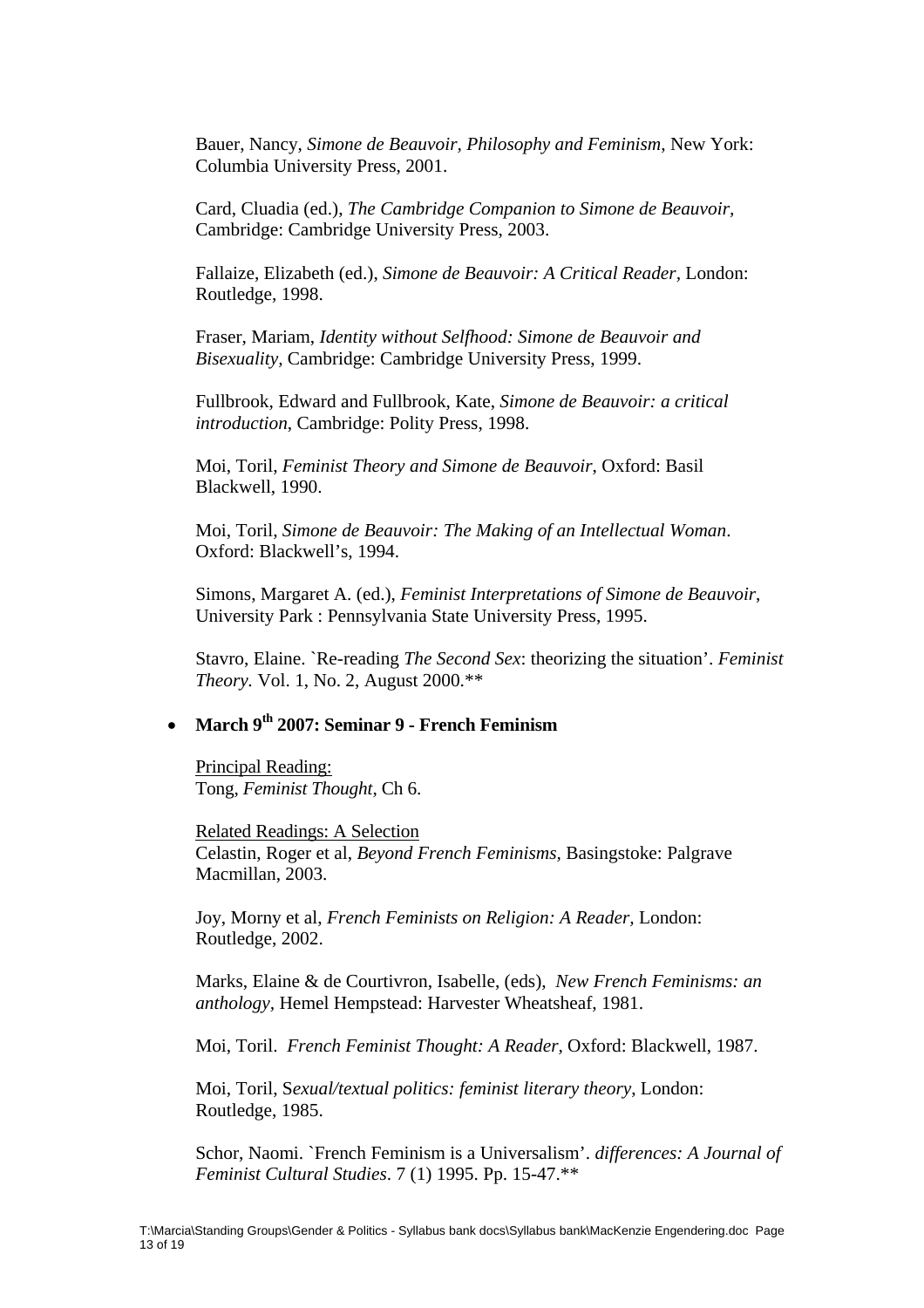# • **March 16th 2007: Seminar 10 - Judith Butler 1**

#### Principal Reading

Butler, Judith, *Gender Trouble: Feminism and the Subversion of Identity*, London: Routledge, 1990, Preface, Ch. 1, Conclusion.

#### Related Readings: A Selection

Butler, Judith, 'Gender as Performance: An Interview', *Radical Philosophy*, 67, Summer 1994.

Diamond, I and Quinby, L. (eds), *Feminism and Foucault,* Boston: Northeastern University Press, 1988.

Heinamaa. Sara. `What is a Woman? Butler and Beauvoir on the foundations of the sexual difference', *Hypatia*, vol. 12, no. 1, 1997, pp. 20-39.\*\*

Hekman, S. (ed.), *Feminist Interpretations of Michel Foucault,* University Park: Pennsylvania State University Press, 1996.

McNay, Lois. *Foucault and Feminism*, Cambridge: Polity Press, 1992.

Nicholson, Linda (ed.), *Feminism / Postmodernism*, London: Routledge, 1990.

Nussbaum, Martha. 'The Professor of Parody', *The New Republic*, vol*.* 22, no. 2, 1999.\*\*

Rich, Adrienne, 'Compulsory Heterosexuality and Lesbian Existence', *Signs,* vol. 5, 1980, pp. 631-660.\*\*

Salih, Sara, *Judith Butler*, London: Routledge, 2002.

Salih, Sara, *The Judith Butler Reader*, Oxford: Blackwell, 2004.

Stocker, Susan, 'Problems of Embodiment and Problematic Embodiment', *Hypatia,* vol. 16, no. 3, 2001, pp. 30-55.\*\*

Vasterling, Veronica, 'Butler's Sophisticated Constructivism: A Critical Assessment', *Hypatia,* vol. 14, no. 3, 1999, pp. 17-38.\*\*

Symposium on Intersexuality, *Hypatia*, vol. 16, no. 3, 2001, pp. 126-148.\*\*

# • **March 23rd 2007: Seminar 11 - Judith Butler 2**

#### Principal Reading:

'Contingent Foundations: Feminism and the Question of Postmodernism' in Butler, J. and Scott, J. W. (eds), *Feminists Theorize the Political*, London: Routledge, 1992, pp. 3-21.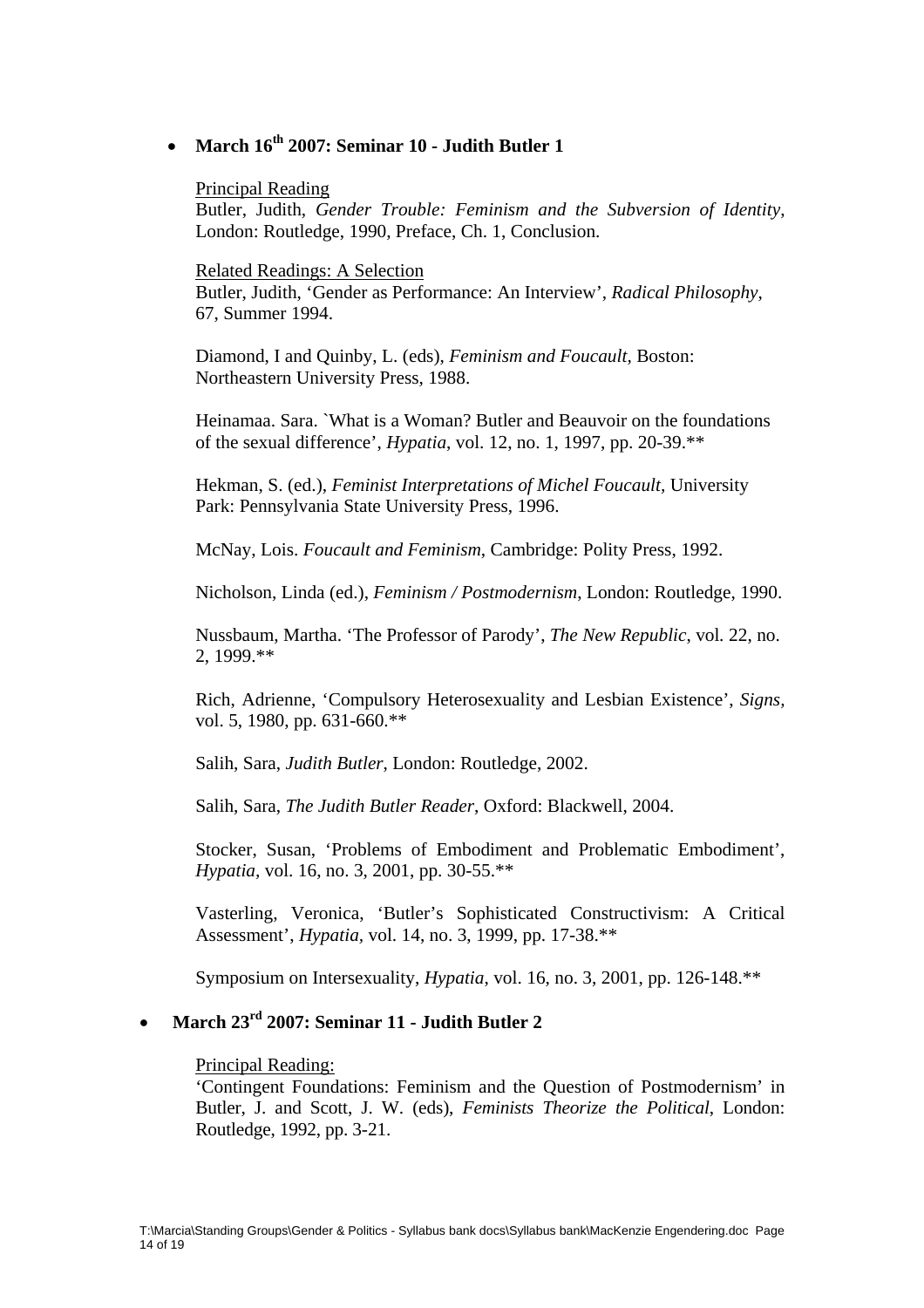Related Readings: A Selection As above.

## • **March 30th 2007: Seminar 12 – The Politics of Feminine Appearance**

## Principal Readings:

Young, Iris Marion, 'Throwing Like a Girl: A Phenomenology of Feminine Body Comportment, Mobility and Spatiality' and 'Women Recovering our Clothes' both in *On Female Body Experience: Throwing Like a Girls and Other Essays*, Bloomington: Indiana University press, 1990.\*\*

Related Readings: A Selection

Davis, Kathy, *Reshaping the Female Body: The Dilemma of Cosmetic Surgery*, London: Routledge, 1995.

Davis, Kathy, *Dubious Equalities and Embodied Differences: Cultural Studies on Cosmetic Surgery*, Oxford: Rowan and Littlefield, 2003.

Weitz, Rose, (ed.), *The Politics of Women's Bodies: Sexuality, Appearance and Behaviour*, Oxford: Oxford University Press, 1998.

Blum, Virginia L., *Flesh Wounds: The Culture of Cosmetic Surgery*, Berkeley: University of California Press, 2003.

## **Module Reading - General**

## • **Reading Western Political Thought**

Clark, M.G. & Lange, L. (eds.) *The Sexism of Social and Political Theory: Women and Reproduction from Plato to Nietzsche,* Toronto: University of Toronto Press, 1979.

Coole, Diana, *Women in political theory, from ancient misogyny to contemporary feminism*, Hemel Hempstead: Harvester Wheatsheaf, 1993.

Di Stefano, Christine, *Configurations of Masculinity,* Ithaca: Cornell University Press, 1991.

Elshtain, Jean Bethke, *Public Man, Private Woman: women in social and political thought*, Princeton: University of Princeton Press, 1993.

Green, Karen, *The Woman of Reason: Feminism, Humanism and Political Thought,*  Cambridge: Polity Press, 1995.

Kennedy, E. & Mendus, S. *Women in Western Political Philosophy,* Brighton: Wheatsheaf, 1987.

Lloyd, Genevieve, *The Man of Reason: `male` and 'female` in Western philosophy,*  London: Methuen, 1984.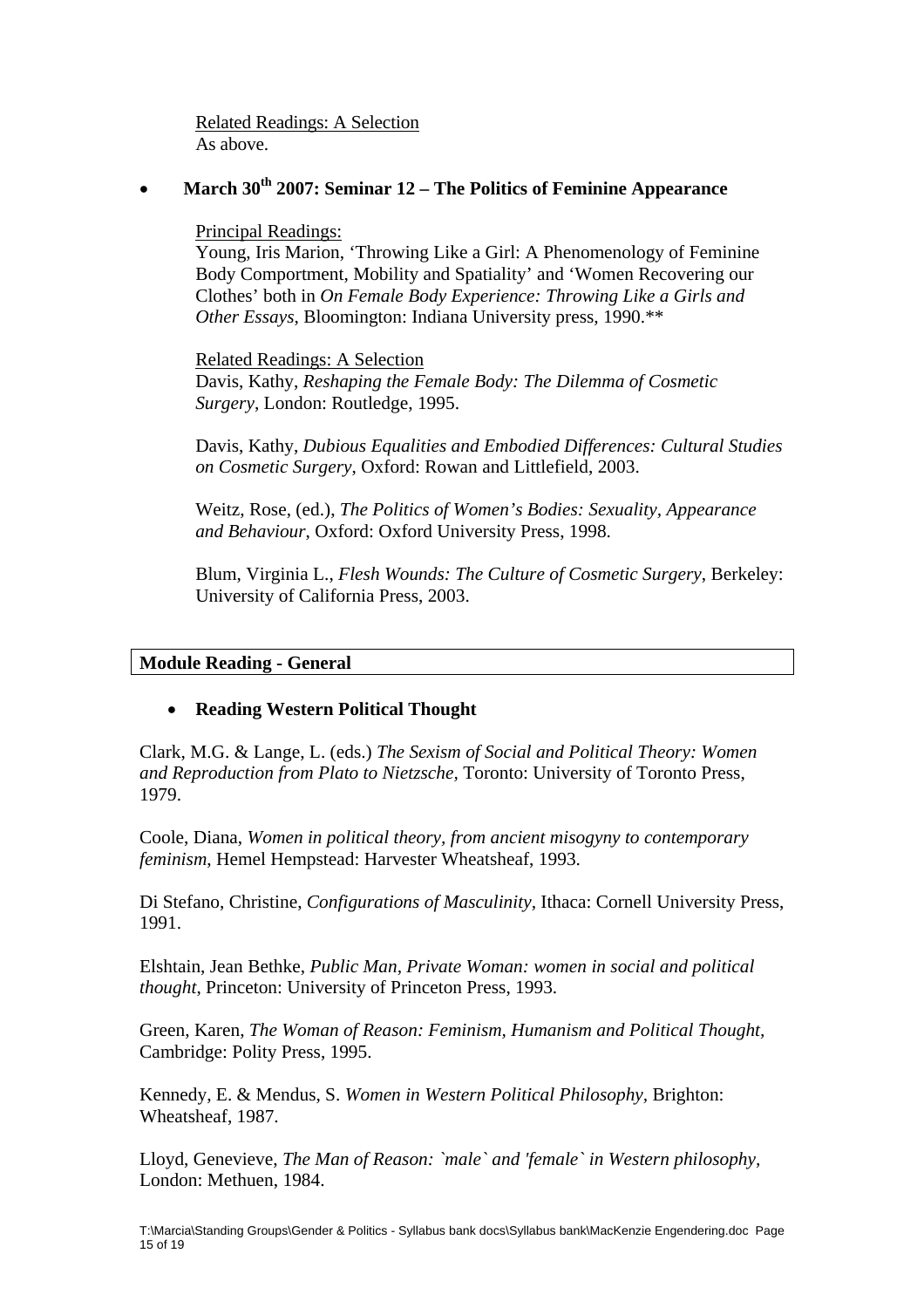Okin, Susan Moller. *Women in Western Political Thought*, Princeton: University of Princeton Press, 1979.

## • **Feminism: Overviews**

Bryson, Valerie, *Feminist Political Theory*, Basingstoke: Palgrave Macmillan, 2003.

Butler, J. & Scott, J. W. F*eminists Theorize the Political*, London: Routledge, 1992.

Cooper, Davina, *Challenging Diversity: Rethinking Equality and the Value of Difference*, Cambridge: Cambridge University Press, 2004.

Evans, Judith, *Feminist Theory Today*, London: Sage, 1995.

Evans, Judith, et.al, *Feminism and Political Theory,* London: Sage, 1986.

Hughes, Christina, *Key Concepts in Feminist Theory and Research,* London: Sage, 2002.

Lovell, Terry, *British Feminist Thought: A Reader*, Oxford: Basil Blackwell, 1990.

McLaughlin, Janice, *Feminist Social and Political Theory*, Basingstoke: Palgrave Macmillan, 2003.

Nussbaum, Martha, `The future of feminist liberalism', *Proceedings and Addresses of the American Philosophical Association,* vol. 74, pp.47-79.

O'Brien, Mary, *The Politics of Reproduction*., London: Routledge, 1981.

Okin, Susan Moller, *Justice, Gender and the Family,* New York: Basic Books, 1989.

Pateman, Carole and Gross, Elizabeth (eds.) *Feminist Challenges: Social and Political Theory,* Boston: Northeastern University Press, 1987.

Phillips, Anne, *Engendering Democracy,* Cambridge: Polity Press, 1991.

Randall, Vicky. `Feminism and Political Analysis'*, Political Studies*, 1991, vol. 39, pp. 513-532.\*\*

Shanley, Mary Lyndon & Narayan, Uma*.* (eds.) *Reconstructing Political Theory: Feminist Perspectives*, Cambridge: Polity Press, 1997.

Shanley, ML & Pateman C. (eds) *Feminist Interpretations and Political Theory*, Cambridge: Polity Press, 1991.

Sperling, Liz*. Women, Political Philosophy and Politics,* Edinburgh: Edinburgh University Press, 2001.

Squires, Judith. *Gender in Political Theory*, Cambridge: Polity Press, 1989.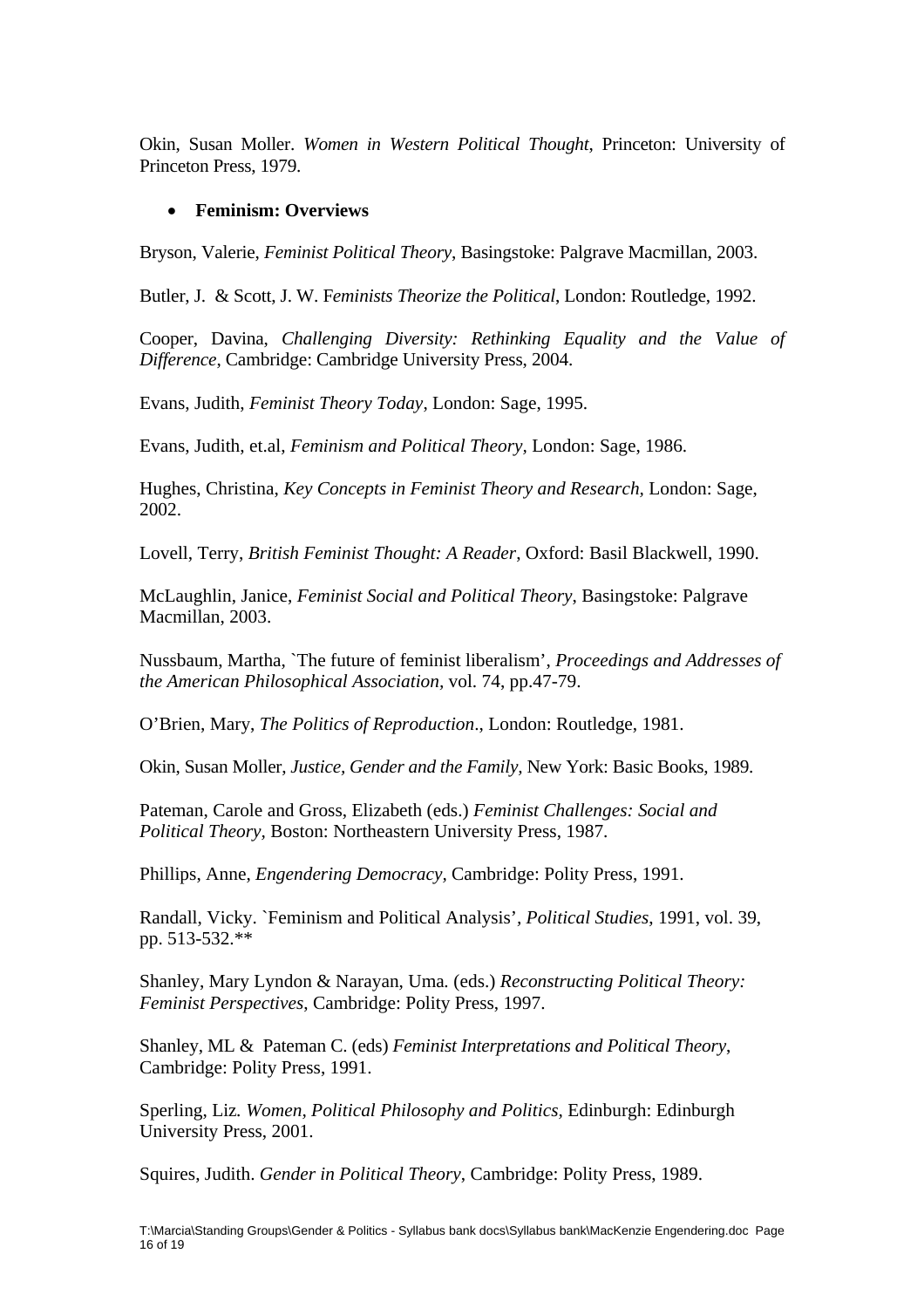Walby. Sylvia, `In Search of Feminist Theory', *Feminist Theory,* vol. 1, no. 2, 2000.\*\*

Weedon, Chris, *Feminism, theory, and the politics of difference,* Oxford: Blackwell's, 1989.

## **Aims, Objectives & Skills of this Module**

*Aims* 

- To introduce students to the wide variety of feminist thinking about politics;
- To encourage consideration of the extent to which these feminist contributions challenge traditional understandings of politics.

The aims of this module complement and contribute to the realisation of the aims of the programmes in Politics, IR & ES:

- To provide a stimulating, research-active environment for teaching and learning;
- To educate students in the theoretical analysis of Politics, IR & ES.

## *Objectives*

*S*tudents who successfully complete this module should be able to:

- Understand some of the main questions and concerns of feminist approaches to politics;
- Interpret some of the key texts by feminist writers;
- Discuss feminist debates in their own words;
- Critically evaluate feminist perspectives and situate them *vis-à-vis* one another;
- Assess the sorts of challenges feminism poses to mainstream theories of politics;
- Consider the relationship between feminist theories and developments within practical politics.

The objectives of this module consolidate the following objectives of the programmes to which it contributes:

- To foster students' understanding of the major concepts in Politics & IR;
- To locate these concepts in an historical context;
- To structure, develop and defend complex arguments;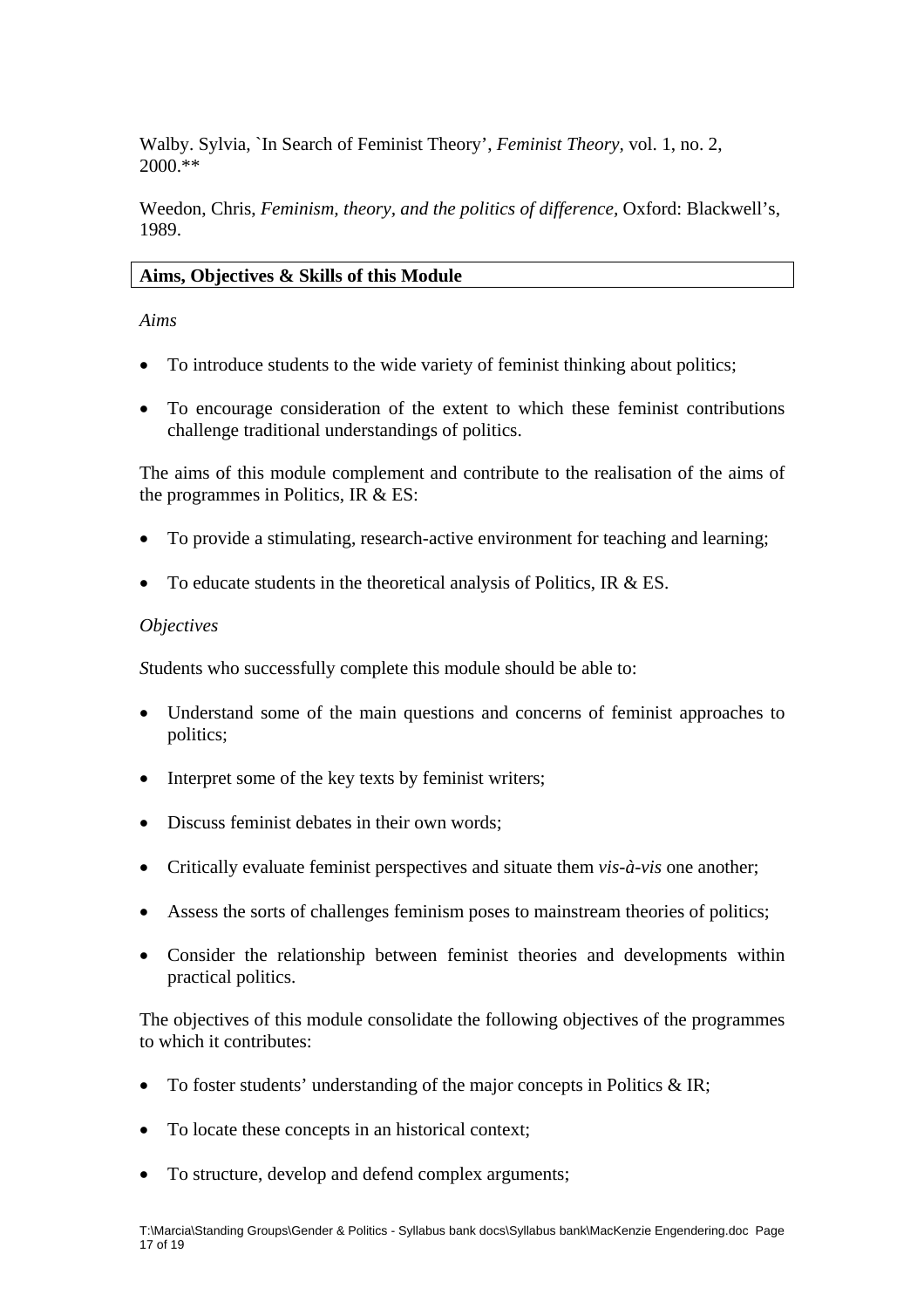• To apply theoretical knowledge to broader questions of global processes and institutional development.

# *Key Skills*

This module enhances the following dimensions of the following 4 key skills.

# **1. Communication Skills**

- Organise information clearly and coherently;
- Respond to written sources;

Students will be encouraged to:

- Evaluate information obtained from class discussions and reference material.
- Synthesise information by identifying the various arguments and presenting their own interpretation in a way that brings together information in a coherent way.
- Communicate relevant information about complex subjects in a form that suits the purpose.
- Take a role in group discussions, clearly structuring what they say and using appropriate vocabulary and emphasis to make their points.
- Write extended documents, structuring the material and presenting arguments and information in a logical sequence, and ensuring that spelling, punctuation and grammar are accurate.
- Respond appropriately to contributions from others.

# **2. Information Technology**

• Undertake on-line research

# **3. Improving One's Own Learning & Performance**

Students will be encouraged to

- Manage time effectively;
- Use different forms of learning, such as:
	- Independent learning (i.e. take responsibility for what, when and how they learn) - Directed learning (e.g. lectures, seminars)
- Actively use feedback and support from a variety of sources;
- Monitor and critically reflect on what is being learnt, and how it is being learnt;
- Review completed work.

## **4. Problem Solving**

Students will be encouraged to:-

• Identify and define problems.